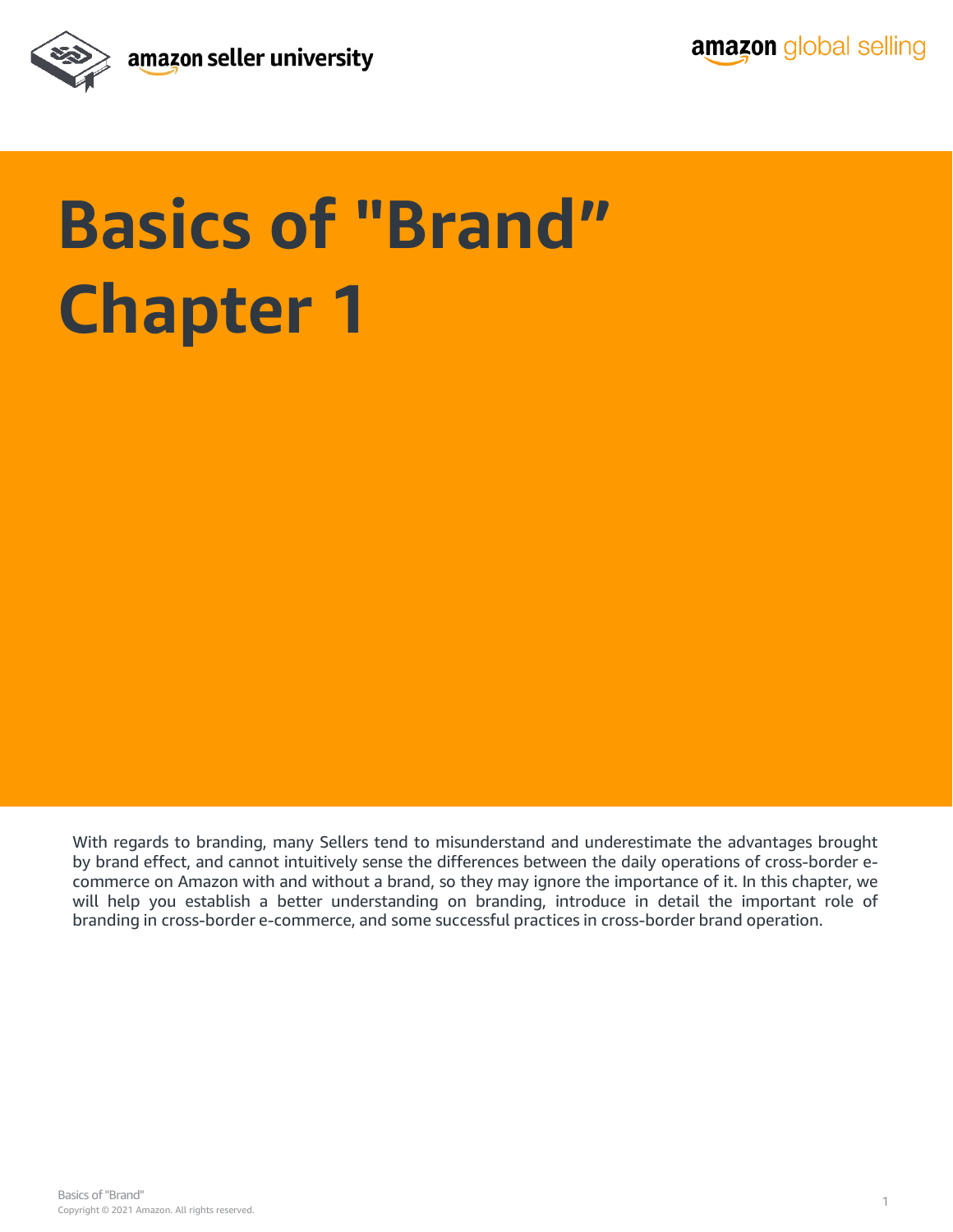### **1. Importance of brands and how branding affects cross-border ecommerce**

Many Amazon Sellers may appear unconcerned about brand branding and deem it difficult to weigh its input-output ratio. So they are more likely to overlook it in the early stage of their business development, and value sales and increase of conversion rate instead. However, if you own a brand and manage it well, it could be a big help to effectively improve your traffic, conversion, and sales. In this chapter, we will introduce in detail the benefits of branding in cross-border e-commerce.

1.1 [Importance of brands and how branding affects cross-border e-commerce](#page-2-0) ………………………… 3

[There are three chapters in this course. For more courses, please refer to the course search guide on the Related](#page-3-0) Topics page to find what you want.

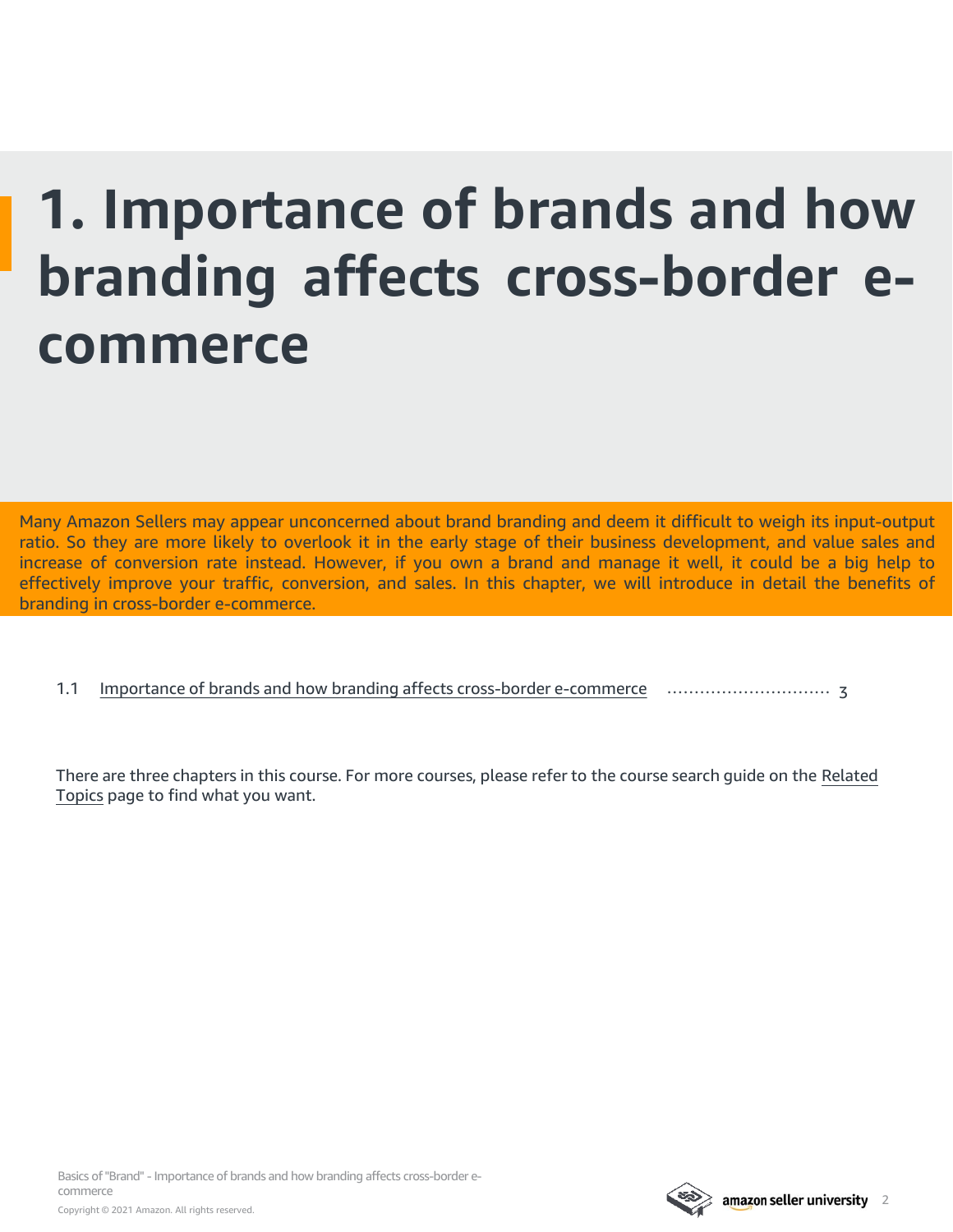### <span id="page-2-0"></span>**1.1 Importance of brands and how branding affects cross-border ecommerce**

According to survey results, **59%** of overseas consumers prefer familiar brands**<sup>1</sup>** when purchasing products, and consumers on Amazon are no exception.

Branded products are more likely to be remembered and repurchased by consumers, the brand owner can thus improve sales conversion and strengthen brand image. Branding brings three benefits:

#### **To show characteristics and highlight core competitiveness of brand**



When shopping on Amazon, consumers usually search for products with keywords. They are usually presented with hundreds of homogeneous commodities, and those with brand names often represent better quality assurance and services, so they are more favored by consumers. High-quality goods or services are the core competitiveness of a brand. If the brand can thereby build a loyal customer group, it would be difficult to be outperformed by other similar brands or products. Even with a higher price, its sales are less likely to be affected. Consumers' recognition of a brand may certainly contribute to a higher level of sales for the brand owner.



#### **To increase sales and help Sellers improve conversion**

Once consumers remember a particular brand and develop a buying habit, they would begin to repeatedly repurchase products of the brand. For consumers, staying loyal to a brand is also a convenient choice, for it can not only save a lot of time and efforts to learn about the information of different products, but may also reduce the risk of shopping, making purchase easier. When shopping on Amazon, consumers who have developed a buying habit would directly search for the brand and choose the products they're satisfied with.



#### **To prevent infringement and ensure sustainable growth for cross-border ecommerce Sellers**

Due to complex and rigid requirements of overseas laws and regulations for cross-border ecommerce, registering a brand can also help to effectively avoid risks, such as infringement. Your products may receive legal protection even overseas, and avoid being counterfeited or listing-hijacked by other Sellers, guarding your brand reputation and product sales for you to gain a foothold in cross-border competition.

Brand building is a long process and it is difficult to quantify and assess its specific effects in a brief period. However, Sellers must be aware of the importance of branding at the beginning of their business.

1. Cpcstrategy: <http://learn.cpcstrategy.com/rs/006-GWW-889/images/2018-Amazon-Shopper-Behavior-Study.pdf>

Basics of "Brand" - Importance of brands and how branding affects cross-border ecommerce

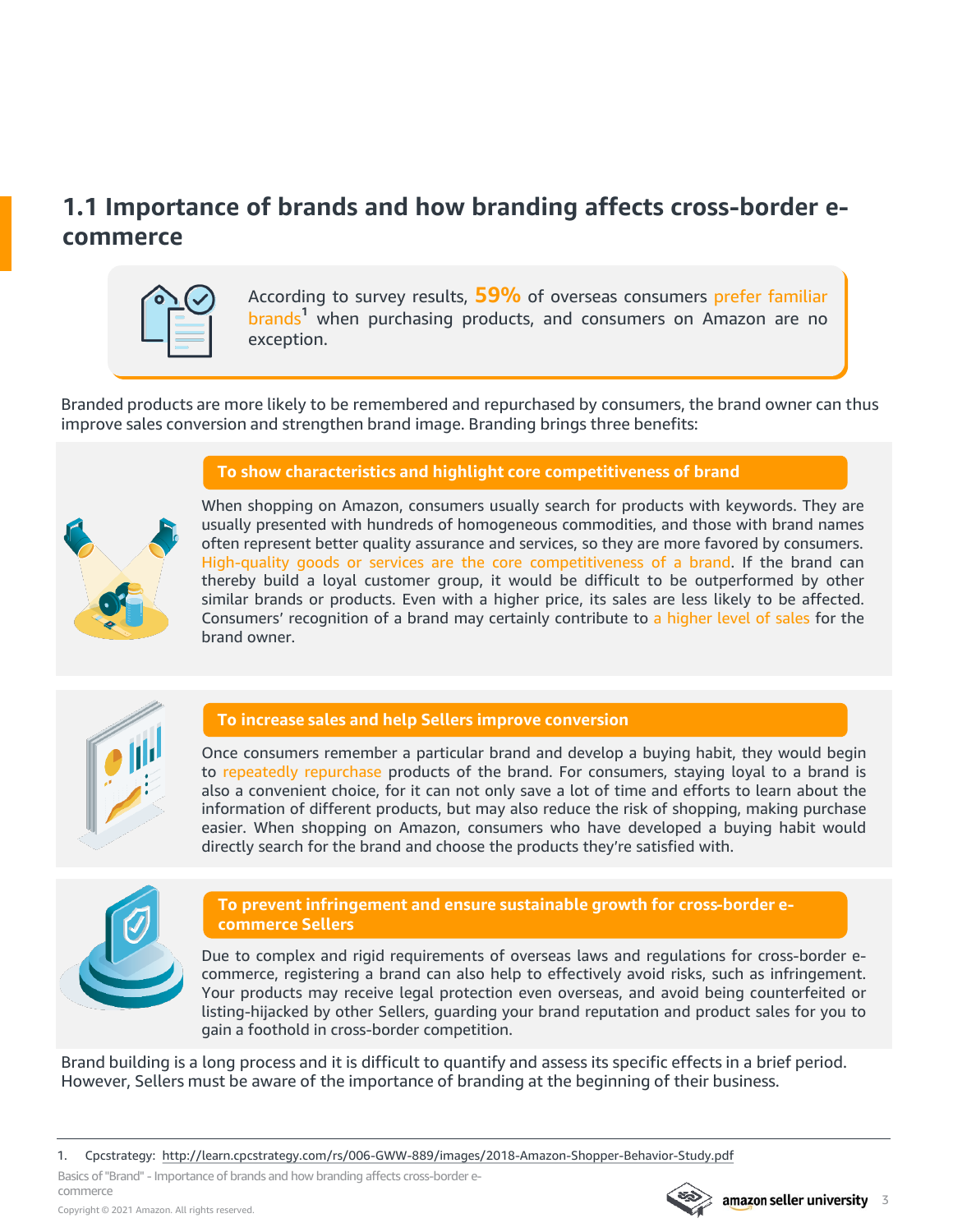# <span id="page-3-0"></span>**Related Topics**

#### **Basics of "Brand"**

- Importance of brands and how branding affects cross-border e-commerce
- What are the differences between cross-border e-commerce Sellers on Amazon with and without a brand?
- Trends and cases of local brands going global

**Paths**: Amazon Seller Central > Performance > Seller University > Search course name **Quick links:** Amazon Seller University [North America Stores](https://sellercentral.amazon.com/learn/ref=xx_su_dnav_xx?ref_=xx_swlang_head_xx&mons_sel_locale=en_US&languageSwitched=1), [Europe Stores](https://sellercentral.amazon.co.uk/learn/ref=xx_su_dnav_xx?ref_=xx_swlang_head_xx&mons_sel_locale=en_DE&languageSwitched=1), [Japan Store](https://sellercentral-japan.amazon.com/learn/ref=xx_su_dnav_xx?ref_=xx_swlang_head_xx&mons_sel_locale=en_JP&languageSwitched=1)

| Home > Topic Exvential Courses for Global Seller > Build Your Brand 1.1 - How Brands Affect Sales - Global Seller<br>Build Your Brand 1.1 - How Brands Affect Sales<br>c. Previous / Next a<br><b>Browse topics</b><br>△ Essential Courses for Global Seller<br>amazon global selling<br>amazon seller university |
|-------------------------------------------------------------------------------------------------------------------------------------------------------------------------------------------------------------------------------------------------------------------------------------------------------------------|
|                                                                                                                                                                                                                                                                                                                   |
|                                                                                                                                                                                                                                                                                                                   |
| Build Your Brand 1.1 - How Brands<br>Affect Sales -                                                                                                                                                                                                                                                               |
| <b>Basics of "Brand"</b><br>Build Your Brand 1.2 - Advantages                                                                                                                                                                                                                                                     |
| of Operating a Brand on Amazon<br><b>Chapter 1</b>                                                                                                                                                                                                                                                                |
| Build Your Brand 1.3 - Trend of<br><b>Chinese Brands Going Overseas</b>                                                                                                                                                                                                                                           |
|                                                                                                                                                                                                                                                                                                                   |
| View in:<br>English<br>中文<br>muning Timg Met. 한국이                                                                                                                                                                                                                                                                 |
| Learn more about a Brand's impact on Amazon's opera.                                                                                                                                                                                                                                                              |
| More Information<br>Module                                                                                                                                                                                                                                                                                        |
| Build Your Brand 1.1 - How Brands Affect Sales - Gobal Salar<br>· Essential Courses for<br>What you'll learn:<br>Global Seller Success<br>. Build Your Brand 1.2 -<br>$\mathcal{S}$ . This document introduces what benefits a brand can bring to businesses.                                                     |
| Adventages of Operating a<br>Brand on Amazon:<br>. Build Your Brand 1.3 -<br>Trend of Chinese Brands<br>Going Overseas                                                                                                                                                                                            |
| Was this useful?                                                                                                                                                                                                                                                                                                  |
| $\times$<br>$\checkmark$                                                                                                                                                                                                                                                                                          |

Learn more about Brands:

- To register a brand now, search "Start brand registry"
- To learn specific operations of Amazon branding, search "Brand marketing"